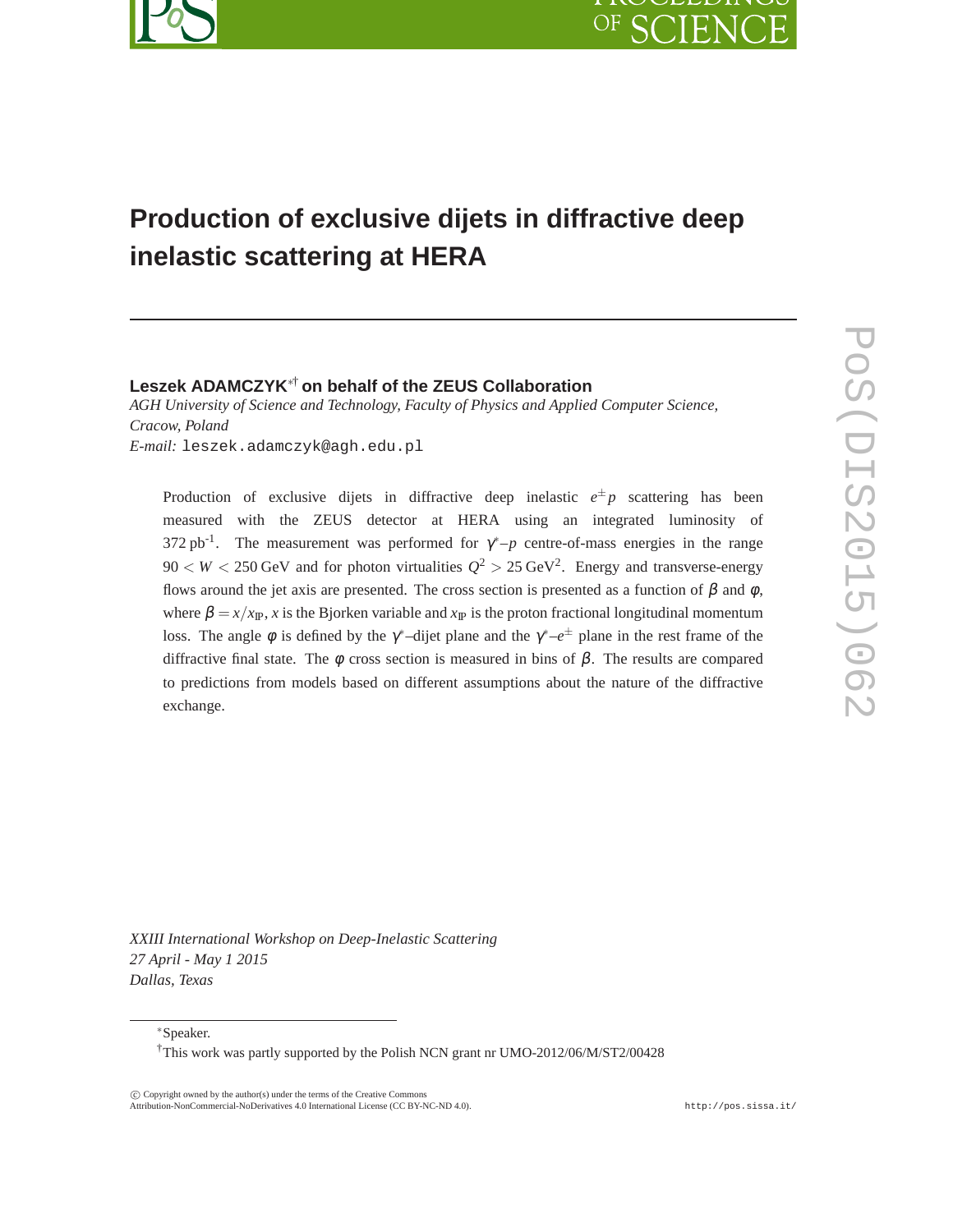## **1. Introduction**

The first evidence for exclusive dijet production at high-energy hadron colliders was provided by the CDF experiment at the Fermilab Tevatron  $p\bar{p}$  collider [1] and had an important impact on theoretical calculations of exclusive Higgs boson production at the Large Hadron Collider. This paper describes the first measurement of exclusive dijet production in high energy electron<sup>1</sup>–proton scattering. A quantitative understanding of the production of exclusive dijets in lepton–hadron scattering can improve the understanding of more complicated processes like the exclusive production of dijets in hadron–hadron scattering [2] or in lepton–ion scattering at a future eRHIC accelerator [3].

A schematic view of the diffractive production of exclusive dijets,  $e + p \rightarrow e + \text{jet1} + \text{jet2} + p$ , is shown in Fig. 1. In this picture, electron–proton deep inelastic scattering (DIS) is described in terms of an interaction between the virtual photon,  $\gamma^*$ , and the proton, which is mediated by the exchange of a colourless object called the Pomeron (IP). This process in the  $\gamma^*$ -IP centreof-mass frame is presented in Fig. 2, where the lepton and jet planes are marked. The lepton plane is defined by the incoming and scattered electron momenta. The jet plane is defined by the jet momenta, which are always back-to-back, and the virtual photon momentum. The angle between these planes is labelled  $\phi$ . The jet polar angle is defined with respect to the virtual photon momentum and called  $θ$ . Calculations of the single-differential cross section of dijet production as a function of  $\phi$  in  $k_t$ -factorisation [4] and collinear factorisation [5] have shown that the cross section is proportional to  $1 + A(p_{T,jet})\cos 2\phi$ , where  $p_{T,jet}$  is the jet transverse momentum.



Figure 1: Schematic view of the diffractive production of exclusive dijets in electron– proton DIS.

Figure 2: Definition of planes and angles in the  $\gamma^*$ -IP centre-of-mass system.

This paper describes the measurement of differential cross sections as a function of  $\beta$  and in bins of  $\beta$  as a function of  $\phi$ . The former quantity is defined as  $\beta = x/x_{\rm F}$ , where *x* is the Bjorken variable and  $x_{\text{IP}}$  is the fractional loss of proton longitudinal momentum. The results of this analysis are compared to predictions from the Two-Gluon-Exchange model [6, 7] and the Resolved-Pomeron model of Ingelman and Schlein [8].

2

<sup>&</sup>lt;sup>1</sup>Here and in the following the term "electron" denotes generically both the electron and the positron.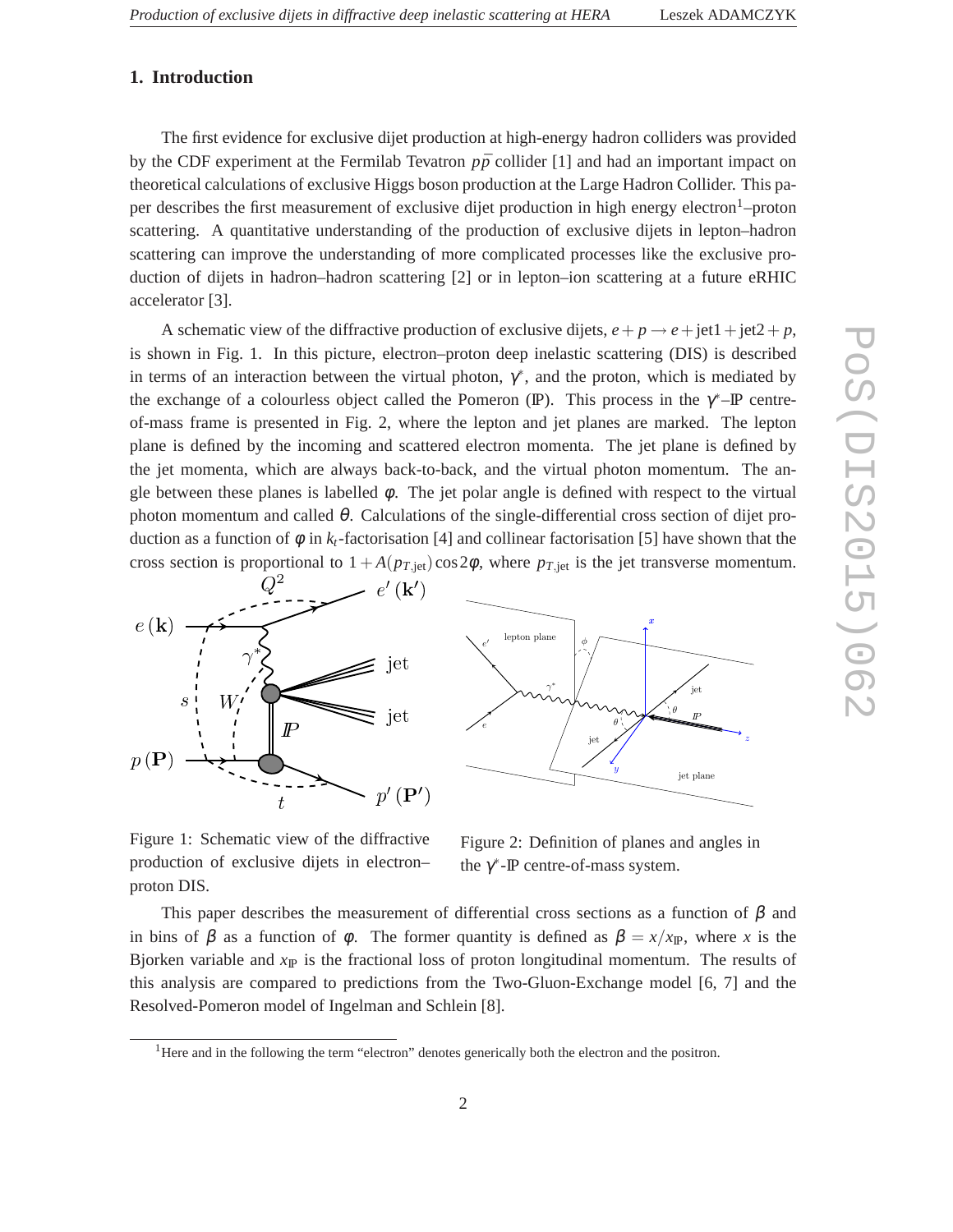### **2. Event selection and reconstruction**

This analysis is based on data collected with the ZEUS detector at the HERA collider during the 2003–2007 data-taking period, when electrons or positrons of 27.5 GeV were collided with protons of 920 GeV at a centre-of-mass energy of  $\sqrt{s} = 318$  GeV. The data sample corresponds to an integrated luminosity of 372 pb<sup>-1</sup>. Energy-flow objects (EFOs [9, 10]) were used to combine the information from the calorimiter (CAL) and the central tracking detector (CTD).

#### **2.1 DIS selection**

A clean sample of DIS events with a well-reconstructed electron was selected by the following criteria:

- the electron candidate was required to have an energy  $E'_e > 10$  GeV and, if reconstructed in the CTD acceptance region, also an associated track;
- the reconstructed position of the electron candidate in the CAL was required to be outside the regions of CAL in which the scattered electron might have crossed a substantial amount of inactive material or regions with poor acceptance;
- the vertex position along the beam axis was required to be in the range  $|Z_{\text{vtx}}| < 30 \text{ cm}$ ;
- $E_{\text{had}}/E_{\text{tot}} > 0.06$ , where  $E_{\text{had}}$  is the energy deposited in the hadronic part of the CAL and  $E_{\text{tot}}$ is the total energy in the CAL; this cut removes purely electromagnetic events;
- 45 <  $(E P_Z)$  < 70 GeV, where *E* is the total energy,  $E = \sum_i E_i$ ,  $P_Z = \sum_i p_{Z,i}$  and  $p_{Z,i}$  $E_i$  cos $\theta_i$ , where the sums run over all EFOs including the electron; this cut removes events with large initial-state radiation and further reduces the background from photoproduction.

Events were accepted if  $Q^2 > 25 \text{ GeV}^2$  and  $90 < W < 250 \text{ GeV}$ .

#### **2.2 Diffractive selection**

Diffractive events are characterised by a small momentum exchange at the proton vertex and by the presence of a large rapidity gap (LRG) between the proton beam direction and the hadronic final state. Diffractive DIS events were selected by the following additional criteria:

- $x_{\text{IP}} < 0.01$ , where  $x_{\text{IP}}$  is the fraction of the proton momentum carried by the diffractive exchange, calculated according to the formula  $x_{\text{IP}} = (Q^2 + M_X^2) / (Q^2 + W^2)$ , in which  $M_X$ denotes the invariant mass of the hadronic state recoiling against the leading proton and was reconstructed from the EFOs excluding the scattered electron candidate; this cut reduces the non-diffractive background;
- $\eta_{\text{max}}$  < 2, where  $\eta_{\text{max}}$  is defined as the pseudorapidity of the most forward EFO, with an energy greater than  $E_{EFO} = 400$  MeV; this cut ensures the presence of a LRG in the event;
- $M_X > 5$  GeV; this cut removes events with resonant particle production and ensures that there is enough energy in the system to create two jets with high transverse momenta.

The data were analysed as a function of  $β$ , calculated according to  $β = Q^2 / (Q^2 + M_X^2)$ .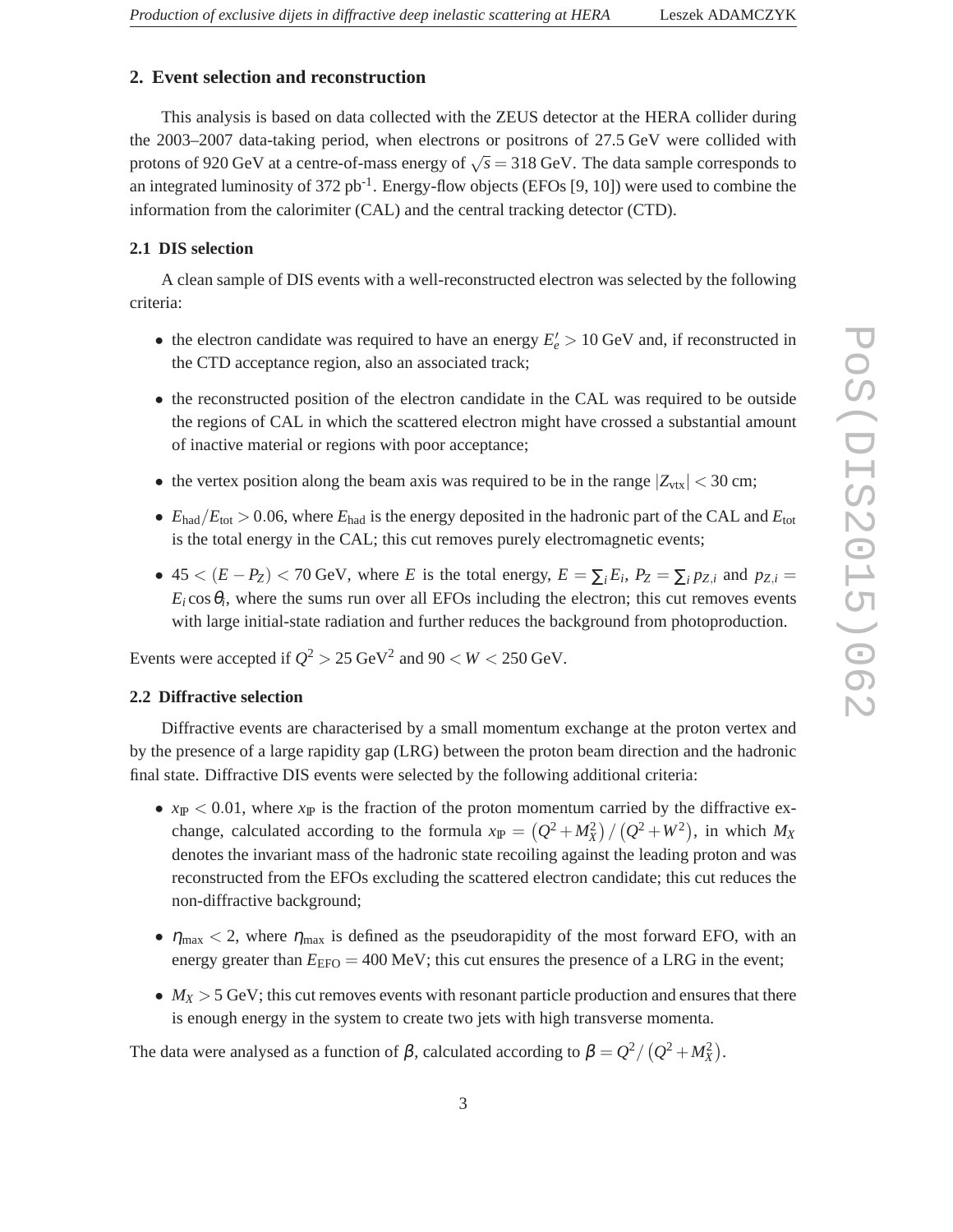# **2.3 Jet selection**

The  $k_T$ -cluster algorithm known as the Durham jet algorithm [11, 12], as implemented in the FastJet package [13], was used for jet reconstruction. It was run in exclusive mode i.e. each object had to be finally associated to a jet. The algorithm is defined in the following way: first all objects were boosted to the  $\gamma^*$ -*IP* rest frame. Then, the relative distance of each pair of objects,  $k_{Tij}^2$ , was calculated as

$$
k_{Tij}^2 = 2\min(E_i^2, E_j^2)(1 - \cos\theta_{ij}),
$$

where  $\theta_{ij}$  is the angle between objects *i* and *j* and  $E_i$  and  $E_j$  are the energies of the objects *i* and *j*. The minimum  $k_{Tij}^2$  was found and if

$$
y_{ij} = \frac{k_{Tij}^2}{M_X^2} < y_{\text{cut}}
$$

objects *i* and *j* were merged. The same jet-search procedure was applied to the final-state hadrons for simulated events.



Figure 3: The probability of finding two, three and four jets in the final state as a function of the *ycut* parameter.

Fig. 3 shows the measured fractions for 2, 3 and 4 jets in the event as a function of the jet resolution parameter,  $y_{\text{cut}}$  [11], in the region  $0.01 < y_{\text{cut}} < 0.25$ . The rate of dijet reconstruction varies from 70% at  $y_{\text{cut}} = 0.1$ to 90% at  $y_{\text{cut}} = 0.2$ . The measured jet fractions were compared to jet fractions predicted by SATRAP [14, 15]. SATRAP MC provides a good description of the measurement. Jets were reconstructed with a resolution parameter fixed to  $y_{\text{cut}} = 0.15$ . Events with exactly two reconstructed jets were selected.

#### **3. Results**

#### **3.1 Estimate of dijet production with proton dissociation**

The contribution of events with a detected dissociated proton system is highly suppressed due to the nominal selection cuts applied to the data, i.e. by requiring exactly two jets,  $x_{\text{IP}} < 0.01$  and  $\eta_{\text{max}}$  < 2, and has been considered to be negligible. The fraction of events with  $\eta_{\text{max}}$  < 2 associated to the proton-dissociative system, which escaped undetected in the beam hole, was estimated to be  $f_{\text{pdiss}} = 45\% \pm 4\%$  (stat.)  $\pm 15\%$  (syst.). No evidence was found that  $f_{\text{pdiss}}$  depends on  $\phi$  or  $\beta$ . Therefore in the following sections a constant amount of proton-dissociative events was subtracted from the selected data sample.

#### **3.2 Unfolding of the hadron-level cross section**

An unfolding method was used to obtain hadron-level differential cross sections for production of dijets, reconstructed with jet-resolution parameter  $y_{\text{cut}} = 0.15$ , as a function of  $\beta$  and  $\phi$  in the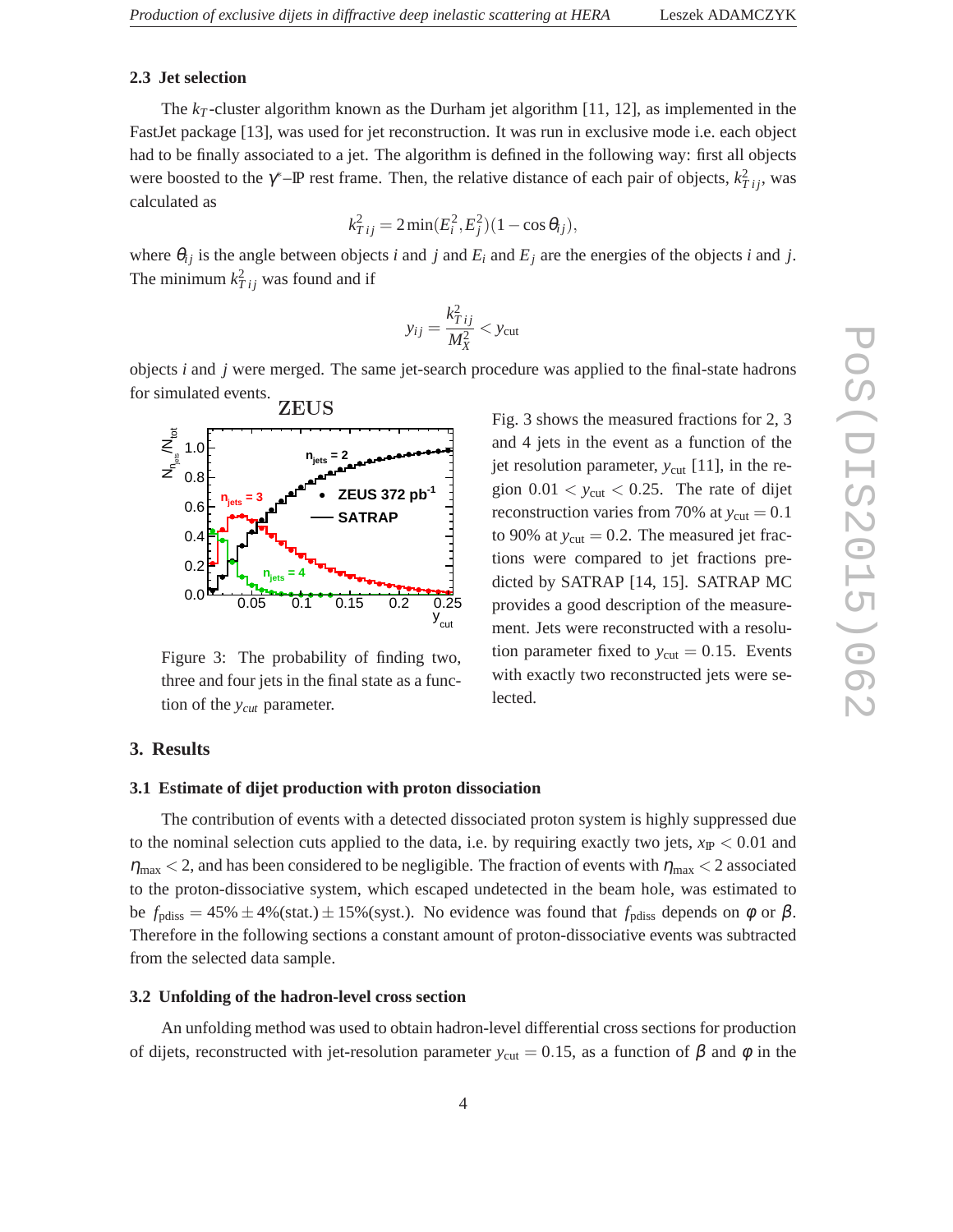following kinematic region:  $Q^2 > 25 \text{ GeV}^2$ ;  $90 < W < 250 \text{ GeV}$ ;  $x_{\text{IP}} < 0.01$ ;  $M_X > 5 \text{ GeV}$ ;  $N_{\text{jets}} =$ 2;  $p_{T,\text{jet}} > 2 \text{ GeV}.$ 

The unfolding was performed by calculating a detector response matrix, which represents a linear transformation of the hadron-level two-dimensional distribution of  $\phi - p_{T,\text{jet}}$  or  $\beta - p_{T,\text{jet}}$  to a detector-level distribution. The unfolding procedure was based on the regularised inversion of the response matrix using Singular Value Decomposition (SVD) as implemented in the TSVDUnfold package [16]. The regularisation parameter was determined according to the procedure suggested by the authors of the unfolding package.

In order to calculate the cross sections for exclusive dijet production, the measured cross sections were scaled by a factor of  $(1 - f_{\text{pdiss}}) = 0.55$  according to the estimate of the protondissociative background.

#### **3.3 Comparison with model predictions**

The differential cross sections were compared to MC predictions for the Resolved-Pomeron model and the Two-Gluon-Exchange model. In the Resolved-Pomeron model [8], the diffractive scattering is factorised into a Pomeron flux from the proton and the hard interaction between the virtual photon and a constituent parton of the Pomeron.



Figure 4: Diagram of diffractive boson–gluon fusion in the Resolved-Pomeron model.







Figure 5: Diagrams of  $q\bar{q}$  and  $q\bar{q}g$  production in the Two-Gluon-Exchange model.

In the Two-Gluon-Exchange model [6, 4, 7, 5], the diffractive production of a  $q\bar{q}$  pair is due to the exchange of a two-gluon colour-singlet state. The process is schematically shown in Fig. 5. The  $q\bar{q}$  pair hadronises into a dijet final state. For large diffractive masses, i.e. at low values of  $\beta$ , the cross section for the production of a  $q\bar{q}$  pair with an extra gluon is larger than that of the  $q\bar{q}$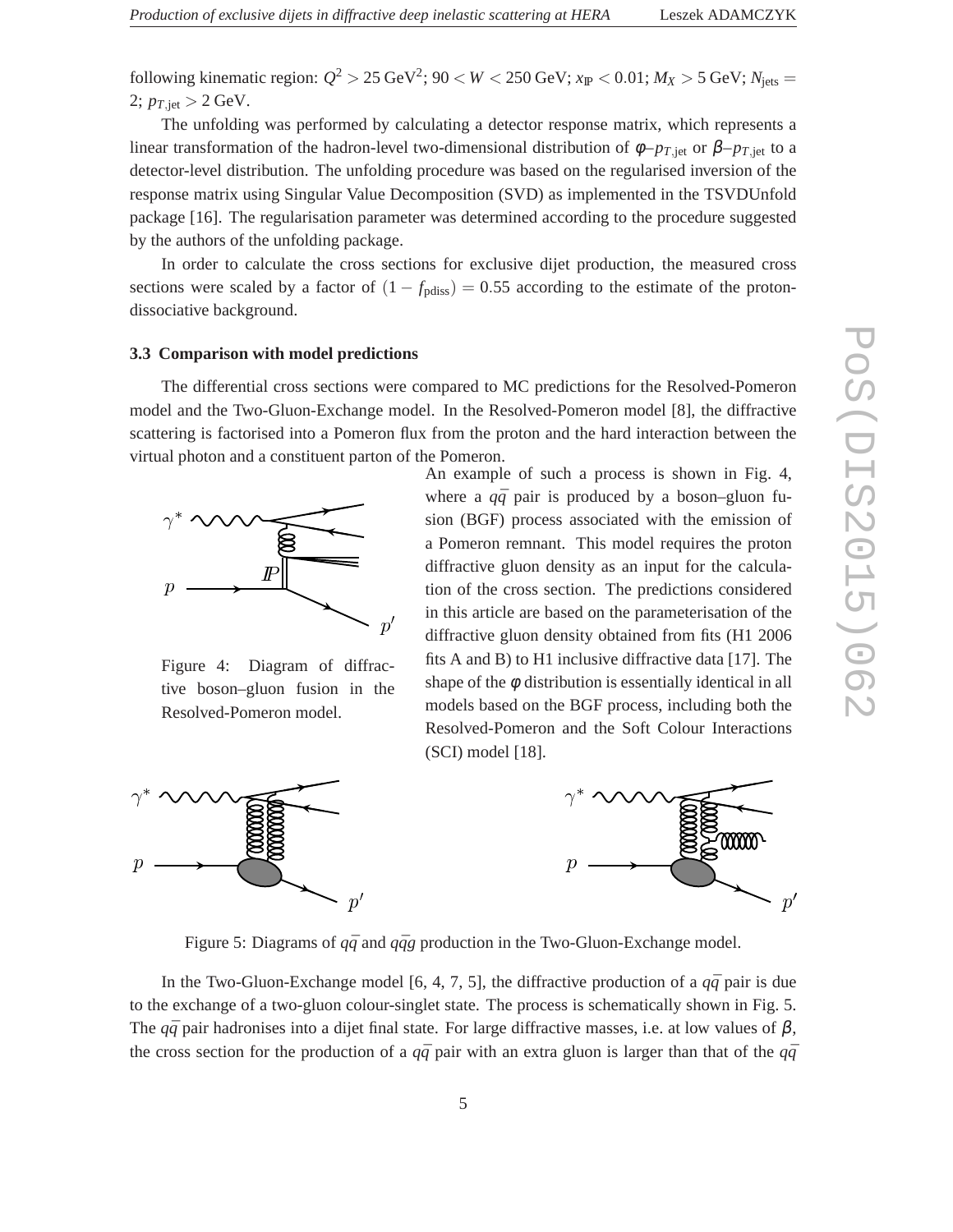production. The diagram of this process is also shown in Fig. 5. The  $q\bar{q}g$  final state also contributes to the dijet event sample if two of the partons are not resolved by the jet algorithm.





Figure 6: Differential cross sections in comparison to model predictions  $d\sigma/d\beta$ 

The cross-section  $d\sigma/d\beta$  is shown in Fig. 6 together with the predictions from both models. The prediction of the Resolved-Pomeron model decreases with increasing β faster than the measured cross section, for both fit A and fit B. The difference between data and prediction is less pronounced for fit A than for fit B, which is consistent with the observation that the ratio of gluon densities increases with increasing  $\beta$  [17]. Predictions and data differ by a factor of two for small values of  $\beta$  and about ten for large values.

The Two-Gluon-Exchange model prediction, which includes  $q\bar{q}$  and  $q\bar{q}g$ , describes the shape of the measured  $\beta$  distribution reasonably well. The predicted integrated cross section is  $\sigma = 38$  pb, while the measured cross section is  $\sigma = 72$  pb with a normalisation uncertainty originating from the proton-dissociation background of  $u(f_{\text{pdiss}})/(1 - f_{\text{pdiss}}) = 27\%$ , where  $u(f_{\text{pdiss}})$  is the uncertainty in the fraction of events with a dissociated proton. Although the difference between the predicted and measured cross section is not significant, it could indicate that the NLO corrections are large or the cross-section enhancement arising from the evolution of the off-diagonal gluon distribution is significant [19]. The prediction based on  $q\bar{q}$  production alone fails to describe the shape of the distribution at low values of β but is almost sufficient to describe it at large β, where the  $q\bar{q}g$ component is less important.



Figure 7: The shape parameter *A* as a function of  $\beta$  in comparison to the values of *A* obtained from distributions predicted by the Resolved-Pomeron model and the Two-Gluon-Exchange model

The cross-sections  $d\sigma/d\phi$  are calculated in five different  $β$  ranges. The comparison of the shapes has been quantified by calculating the slope parameter *A*. The results are shown in Fig. 7. The Resolved-Pomeron model predicts an almost constant, positive value of *A* in the whole  $\beta$  range. The Two-Gluon-Exchange model  $(q\bar{q}+q\bar{q}g)$  predicts a value of *A* which varies from positive to negative. In contrast to the Resolved-Pomeron model, the Two-Gluon-Exchange model agrees quantitatively with the data in the range  $0.3 < \beta < 0.7$ . The prediction based on  $q\bar{q}$  production alone describes the shape of the distributions at large  $\beta$ , where the  $q\bar{q}g$  component is less important.